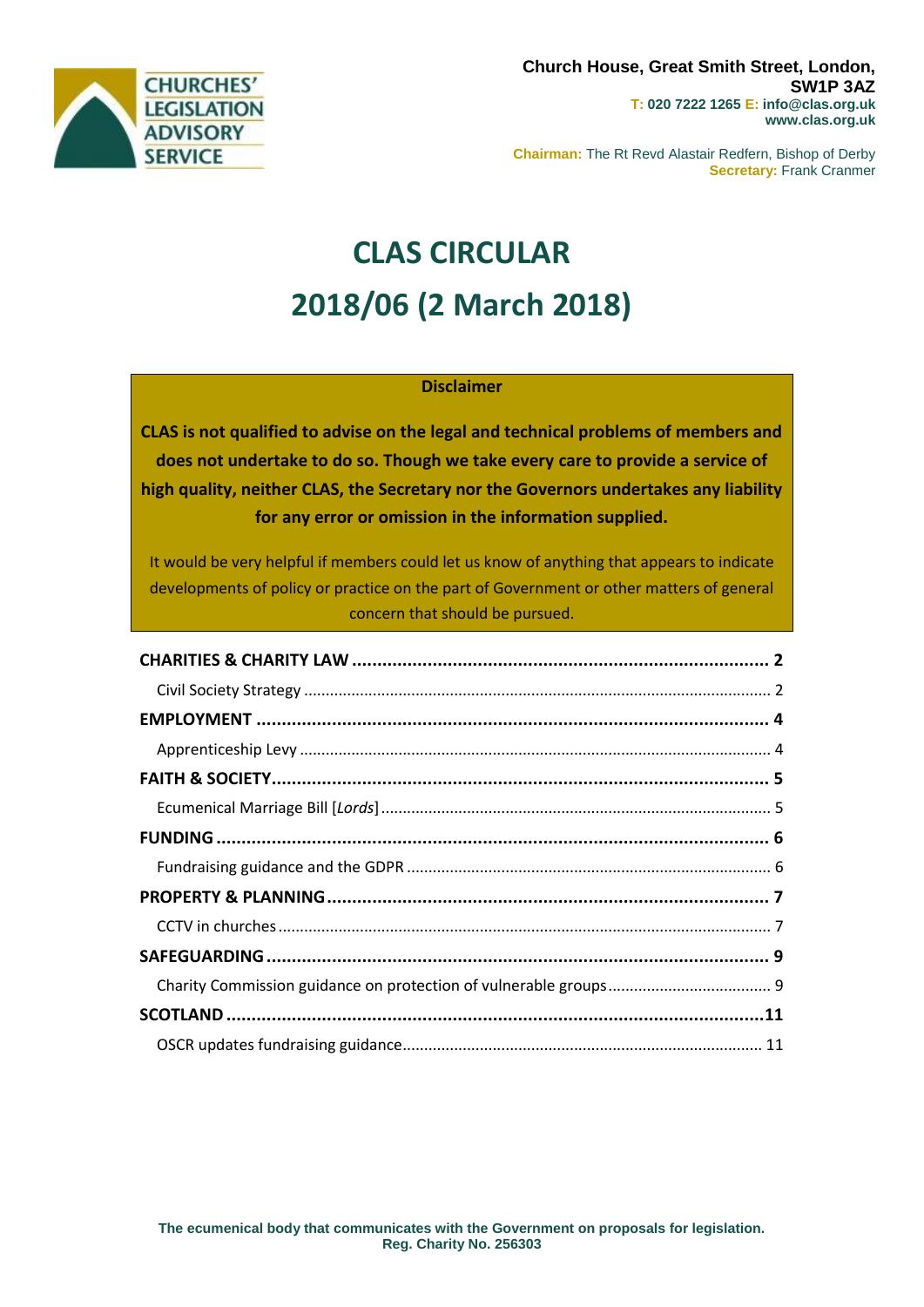# <span id="page-1-0"></span>**CHARITIES & CHARITY LAW**

<span id="page-1-1"></span>**Civil Society Strategy**

**For information and possibly for action**

The Minister for Sport and Civil Society has launched a [public call for evidence](https://www.gov.uk/government/consultations/civil-society-strategy-have-your-say) on the Government's new civil society strategy. The deadline for responses is **22 May**. The strategy will look at four themes intended to strengthen civil society further.

#### *Our Civil Society*

This section is about the big questions of **what civil society is, how it is working well and what needs to change to strengthen it further**. It also explores how public trust in civil society can be strengthened and how we can ensure a strong role and voice for civil society in developing government policy and practice.

- What are the strengths of civil society today? You might consider its mission and motivation, services for the public, difference to quality of life or economic and/or social impact.
- How can government help to increase the impact of civil society?
- How can public trust in civil society be built and maintained?
- How can civil society be supported to have a stronger role in shaping government policy now and/or in the future?
- We interpret civil society as inclusive of all those outside of the public sector, who share the mission of building a stronger society and improving lives, regardless of traditional sector boundaries such as charity or private and for profit or not. What are the advantages of using this interpretation in developing this Strategy?
- What are the disadvantages of using this interpretation in developing this Strategy?

#### *People*

This section explores how more people can be supported to play an active role in building a stronger society through social action – which includes anything from simple acts of neighbourliness to charitable giving, volunteering, community asset ownership, civic engagement or running groups or organisations with a social mission. This section includes **general questions** on how to enable more people to take action on issues that matter to them and questions on how, in particular, to enable more young people to participate.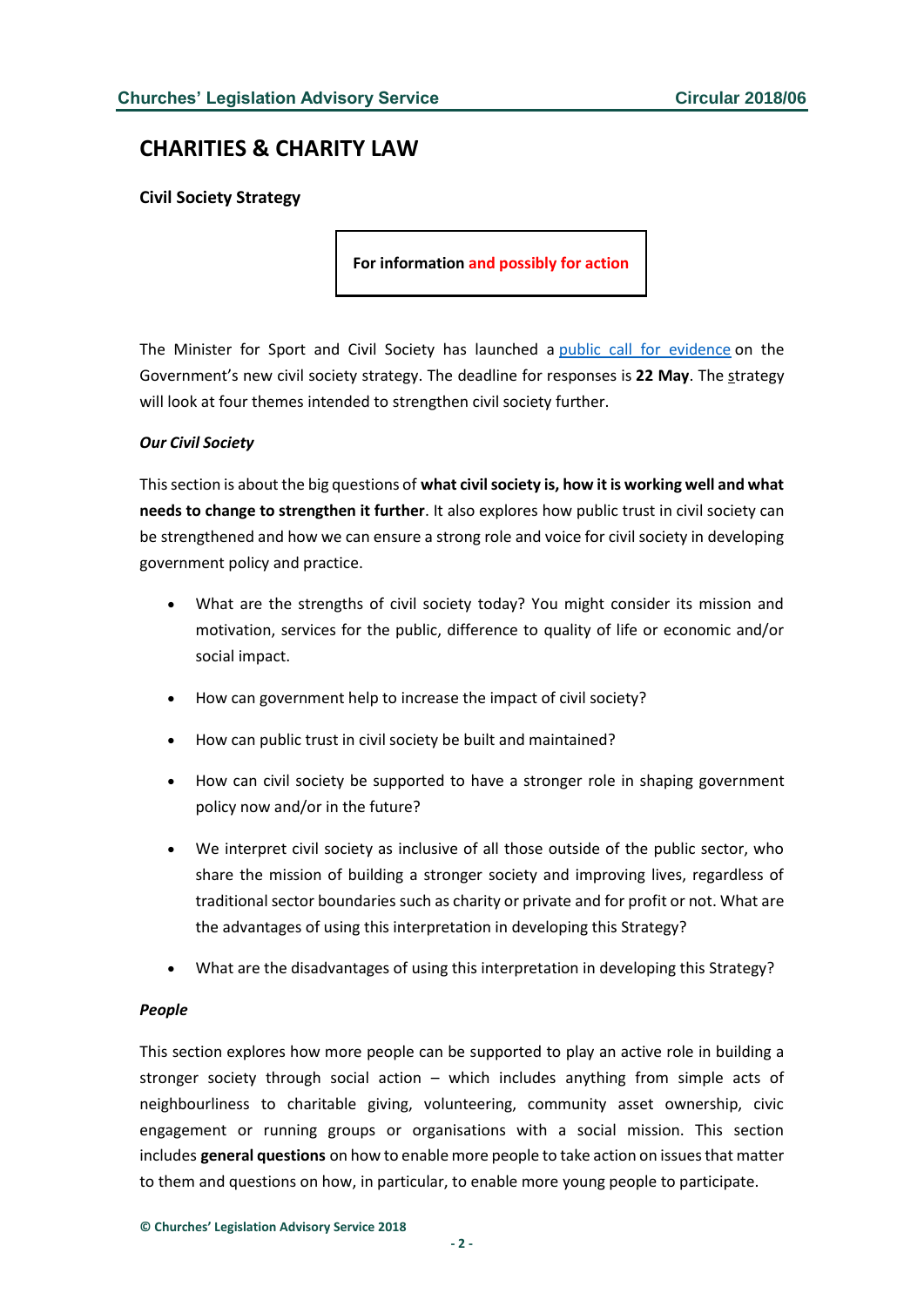#### *Partnership*

This section explores the best ways to work in partnership across sectors. The Government is particularly interested in unlocking the full potential of the private sector and public-sector institutions (including local government, town and parish councils) to work with civil society to create social good and have a positive impact across society. It includes general questions on working in partnership and particular questions on youth provision, the funding and financing environment, new investment models and responsible business.

#### *Place*

This section looks at how to enable service providers, voluntary and community organisations, businesses (including social enterprises) and public-sector institutions to work together to improve the places they care about: in particular, how to build stronger, more resilient communities and stronger local public services. It includes questions on devolution, localism, public services and public service mutuals.

### *There is a full list of detailed questions in the consultation document: the above is just a taster.*

It is highly unlikely that CLAS will submit a response, but individual members may well wish to do so.

[Source: DCMS – 27 February]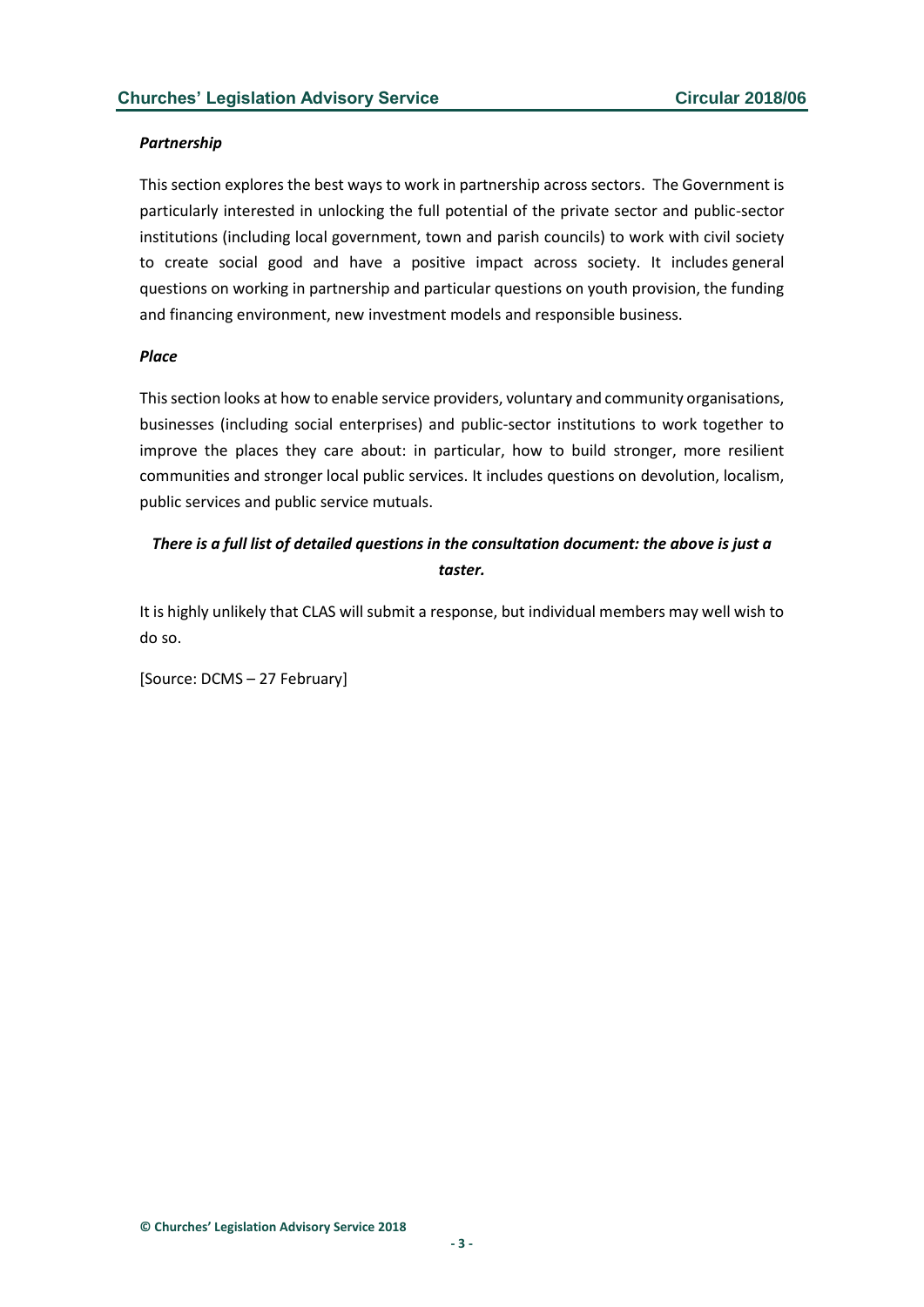## <span id="page-3-0"></span>**EMPLOYMENT**

### <span id="page-3-1"></span>**Apprenticeship Levy**

**For information**

From April 2017, charities or alternatively, entities connected to another charity or company with a collective annual pay bill of more than £3m have had to pay the Apprenticeship Levy.

The Charity Finance Group and Grant Thornton UK LLP have produced a helpful *[Apprenticeship](http://www.cfg.org.uk/resources/Publications/~/media/Files/Resources/CFDG%20Publications/CFG273%20Apprenticeship%20Levy%20Guide_AW01_WEB.ashx)  [Levy Guide](http://www.cfg.org.uk/resources/Publications/~/media/Files/Resources/CFDG%20Publications/CFG273%20Apprenticeship%20Levy%20Guide_AW01_WEB.ashx)* with case-studies and context.

[Source: Charity Finance Group – 28 February]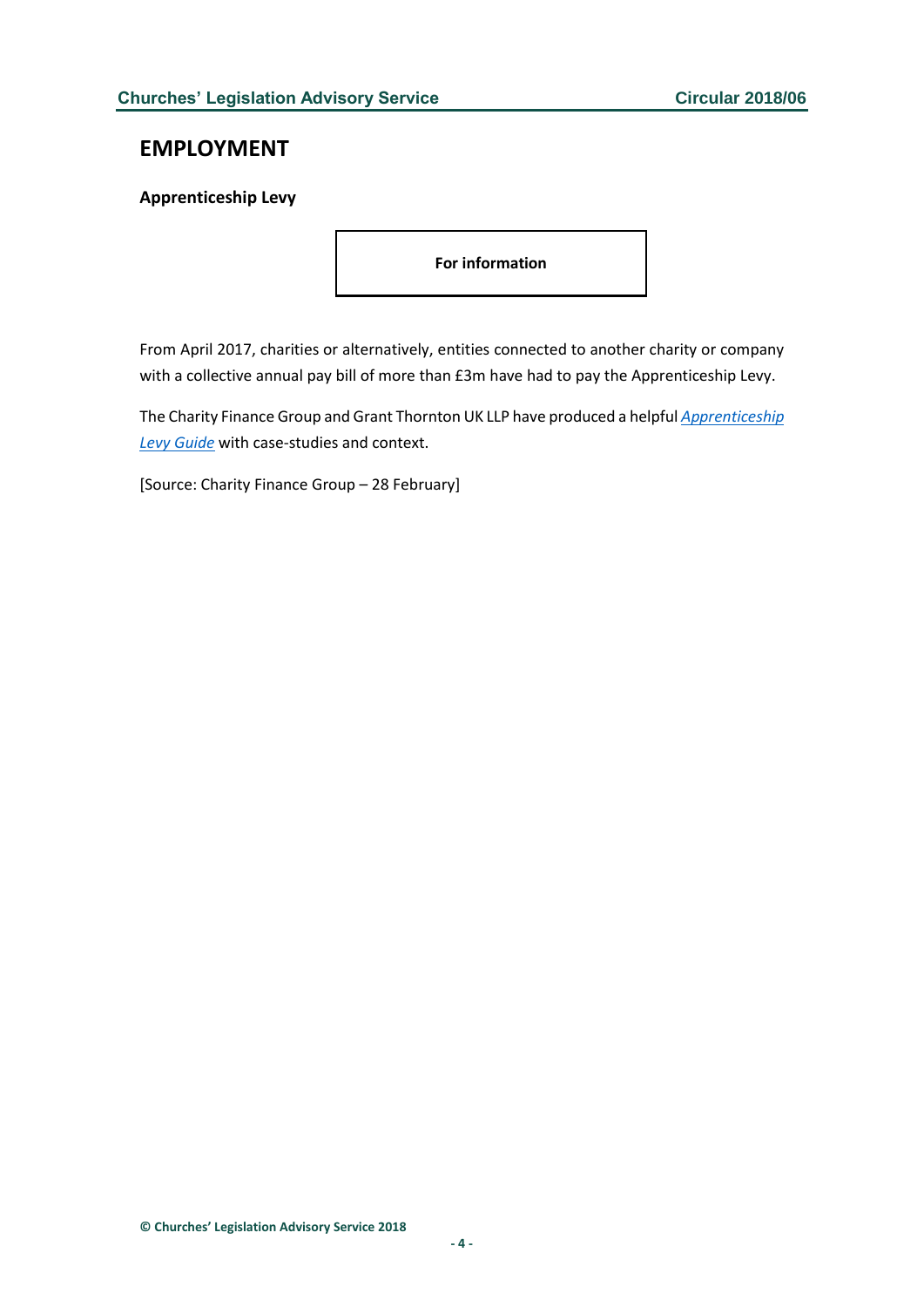# <span id="page-4-0"></span>**FAITH & SOCIETY**

<span id="page-4-1"></span>**Ecumenical Marriage Bill [***Lords***]**

**For information**

The House of Lords has given a [second reading](https://hansard.parliament.uk/lords/2018-02-23/debates/D4DC782D-5AFF-4EC2-9B84-3E984DE8AE6C/EcumenicalMarriageBill(HL)) to the [Ecumenical Marriage Bill, HL Bill 21 of](https://services.parliament.uk/bills/2017-19/ecumenicalmarriage.html)  [2017](https://services.parliament.uk/bills/2017-19/ecumenicalmarriage.html)–19, introduced by Lord Deben. There is some useful background [here.](https://researchbriefings.parliament.uk/ResearchBriefing/Summary/LLN-2018-0023) The Bill would permit the Church of England (if it so wishes) to allow clergy from other denominations to conduct marriages in C of E churches. This would bring the position in to line with other permitted services, including communion services and funeral rites.

It should be noted that it is a convention in the Lords than Bills are given a second reading without division. Speaking in the second reading debate on behalf of the Church of England, the Bishop of Winchester expressed the Church's opposition to the Bill, who pointed out that

'There is a long-standing constitutional convention, with which noble Lords will be very familiar, that the Church of England makes its own legislation by synodical process. That legislation comes before Parliament for approval, having first been considered by the Ecclesiastical Committee. This Bill represents a departure from that convention.'

We suspect that the Bill is unlikely to make much further progress.

[Source: Lords *Hansard* – 23 February]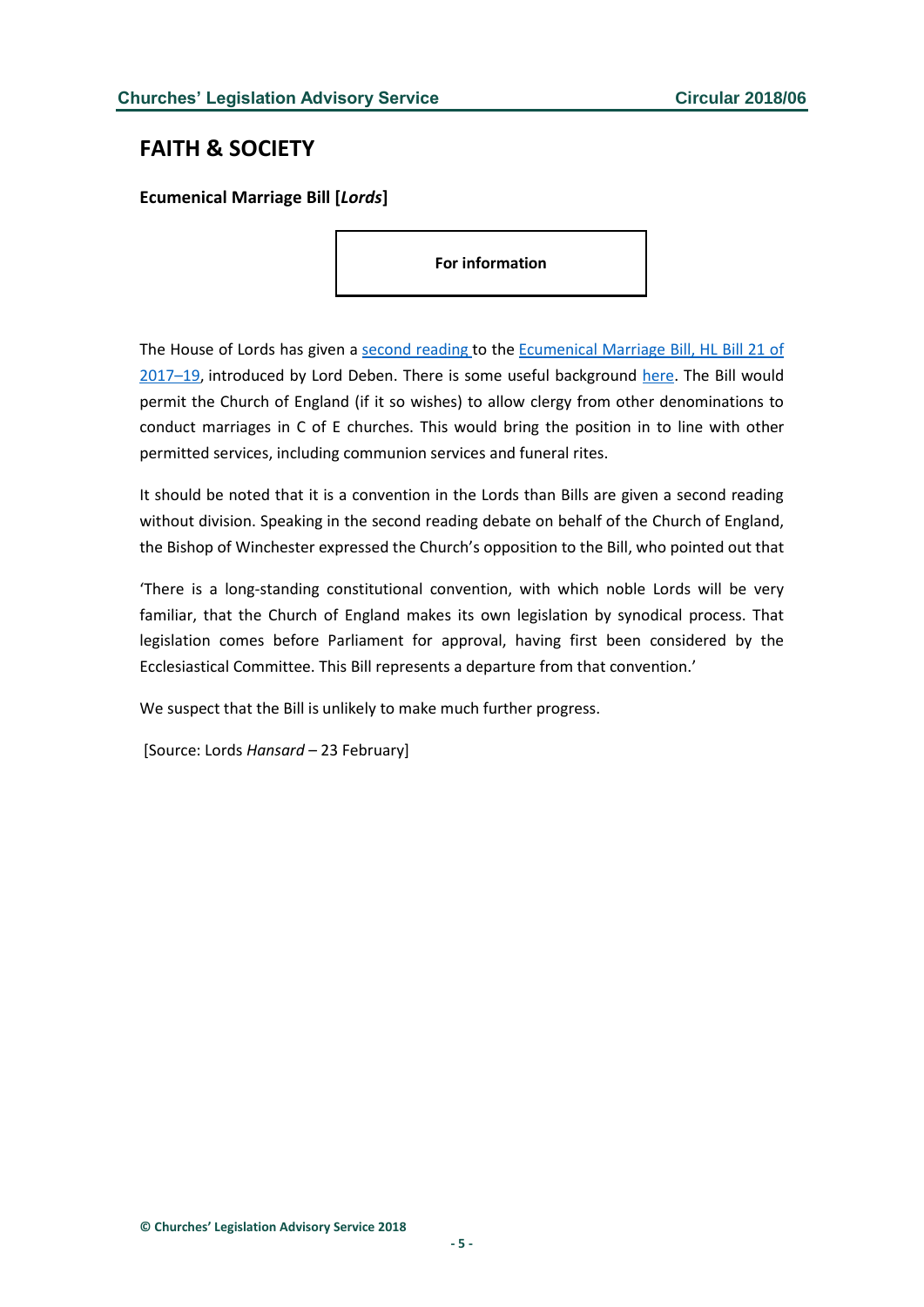## <span id="page-5-0"></span>**FUNDING**

<span id="page-5-1"></span>**Fundraising guidance and the GDPR**

**For information**

The Institute of Fundraising and the Fundraising Regulator have [published](https://www.institute-of-fundraising.org.uk/guidance/research/get-ready-for-gdpr/spotlight-series/) joint guidance on the GDPR which is intended to 'fully equip fundraisers' ahead of the commencement of the General Data Protection Regulation on 25 May 2018. The guidance, which has been 'reviewed and co-badged' by the Information Commissioner's Office, has been broken down into six four-page reports intended for easy consumption:

- 1. [GDPR and Charitable Fundraising -](https://www.institute-of-fundraising.org.uk/documents/1-gdpr-spotlight-introduction/) an introduction.
- 2. [GDPR Spotlight on Fundraising.](https://www.institute-of-fundraising.org.uk/documents/2-gdpr-spotlight-on-fundraising/)
- 3. [GDPR Spotlight on Community Fundraising.](https://www.institute-of-fundraising.org.uk/documents/3-gdpr-spotlight-on-community-fundraising/)
- 4. [GDPR Spotlight on Corporate Fundraising.](https://www.institute-of-fundraising.org.uk/documents/4-gdpr-spotlight-on-corporate-fundraising/)

The reports also identify 'which personal data is likely to be used in each case' and give general definitions of lawful processing means such as 'consent' and 'legitimate interest'.

[Source: Fundraising Regulator – 27 February]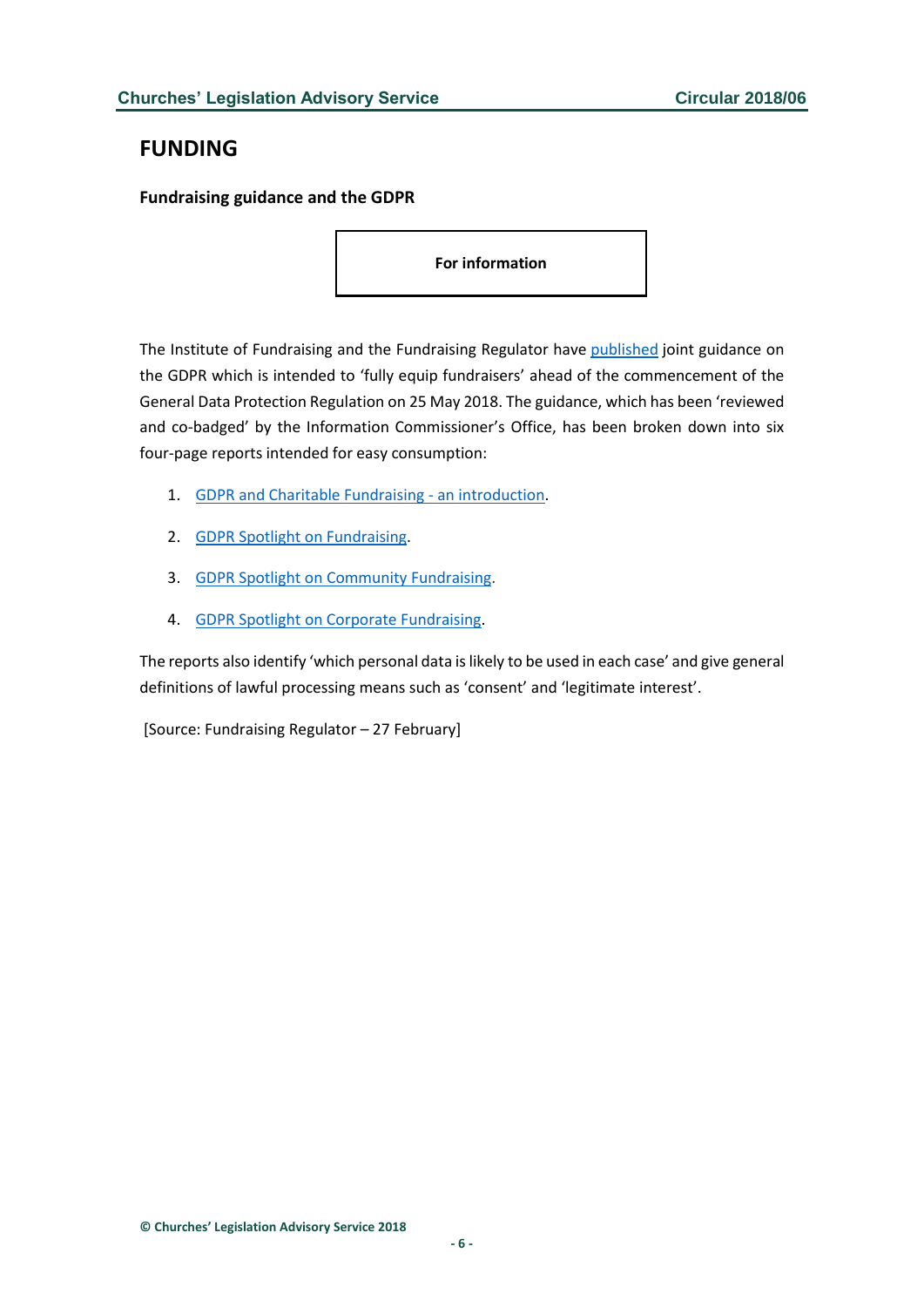# <span id="page-6-0"></span>**PROPERTY & PLANNING**

### <span id="page-6-1"></span>**CCTV in churches**

**For information**

We do not normally report the decisions of church courts of any denomination, but a recent decision of the Commissary Court of Canterbury may be of wider interest beyond the Church of England.

In *Re St Mary Chartham* [\[2017\] ECC Can 1,](http://www.ecclesiasticallawassociation.org.uk/index.php/judgmentlist/miscellaneous/chartham/download) the court considered a faculty application to install two CCTV cameras, with a recorder located in the vestry, to enable the church to be left open during the day. The camera used to monitor the entrance would permit detailed facial recognition; the other, with a wide-angle lens, would cover most of the remainder of the church. Both would have low light capability, and the recorder would run continuously but overwrite the recordings made after a month.

The Commissary General, Morag Ellis QC, granted the faculty with two conditions:

- that the installation should ensure that any parts of the church set aside for private prayer and so forth are avoided from the scope of the lens and that the cameras should be switched off during services; and
- that there should be a suitable person responsible for the machinery and data held in it, for notice to be given of the use of the cameras and of the person to contact in the event of complaints or questions.

#### **Comment**

The first condition points up the tension between surveillance for reasons of security and the privacy of worshippers.

The problem seems to be that there is something of an internal contradiction in the Home Office *[Surveillance Camera Code of Practice](file:///C:/Users/filomena/AppData/Local/Microsoft/Windows/Temporary%20Internet%20Files/Content.Outlook/1XTDN5UH/Surveillance%20Camera%20Code%20of%20Practice)* issued under the Protection of Freedoms Act 2012. The purpose of CCTV systems – obviously – is to monitor buildings in the interests of security: however, as the Commissary General point out at para 2.6 of her judgment, the second of the Code's guiding principles is that 'The use of a surveillance camera system must take into account its effect on individuals and their privacy, with regular reviews to ensure its use remains justified'. So, on the one hand, you install a CCTV system to make sure that you can keep an eye on potential trouble-makers but, on the other, you need to respect the privacy of said potential trouble-makers.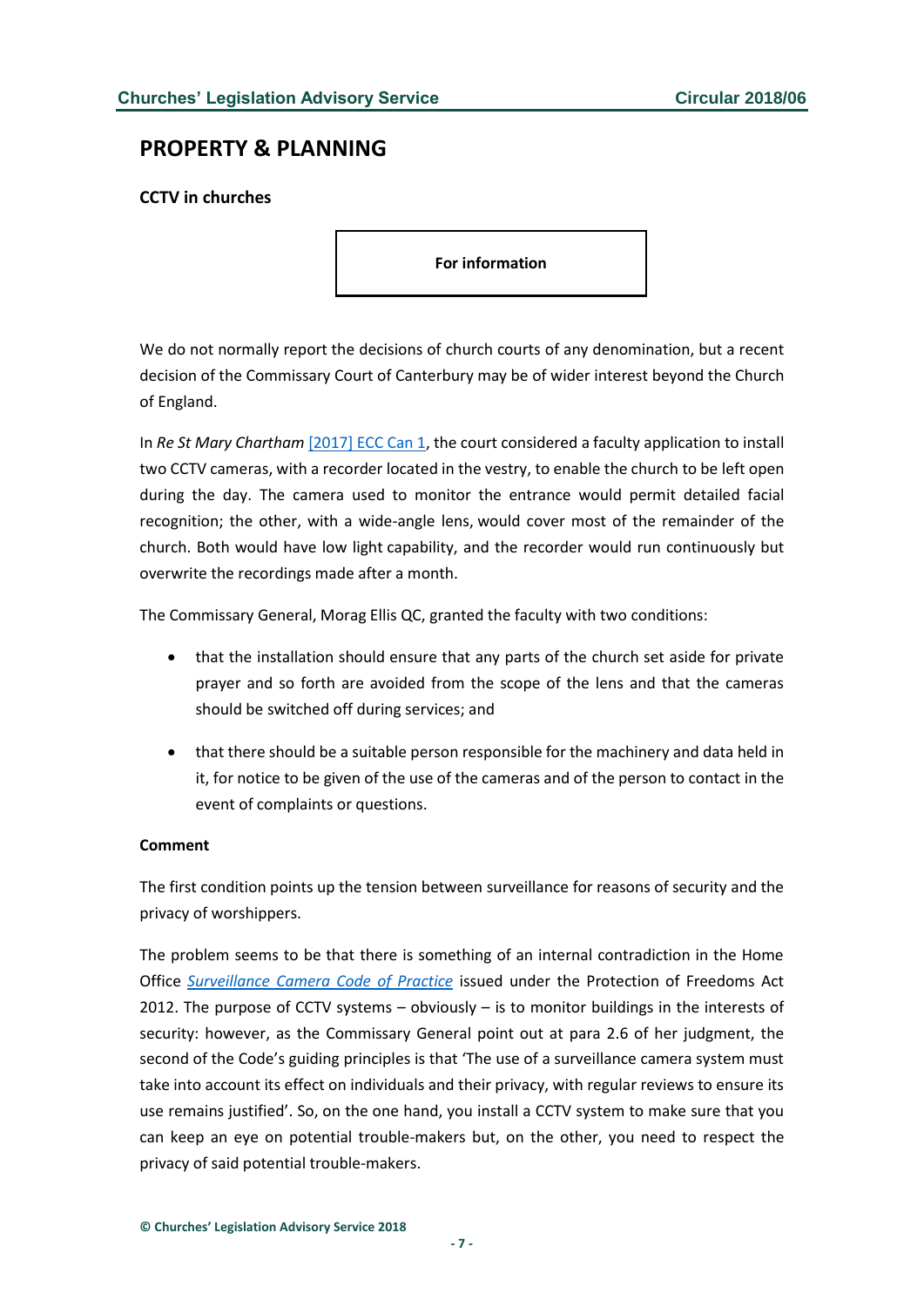In short, the Camera Code of Practice appears to be trying to reconcile the need for security monitoring with the right to privacy – and not quite managing to do so. Perhaps it is an unresolvable problem – but it is something that churches that are thinking about installing CCTV systems need to bear in mind.

[Source: CLAS summary – 1 March]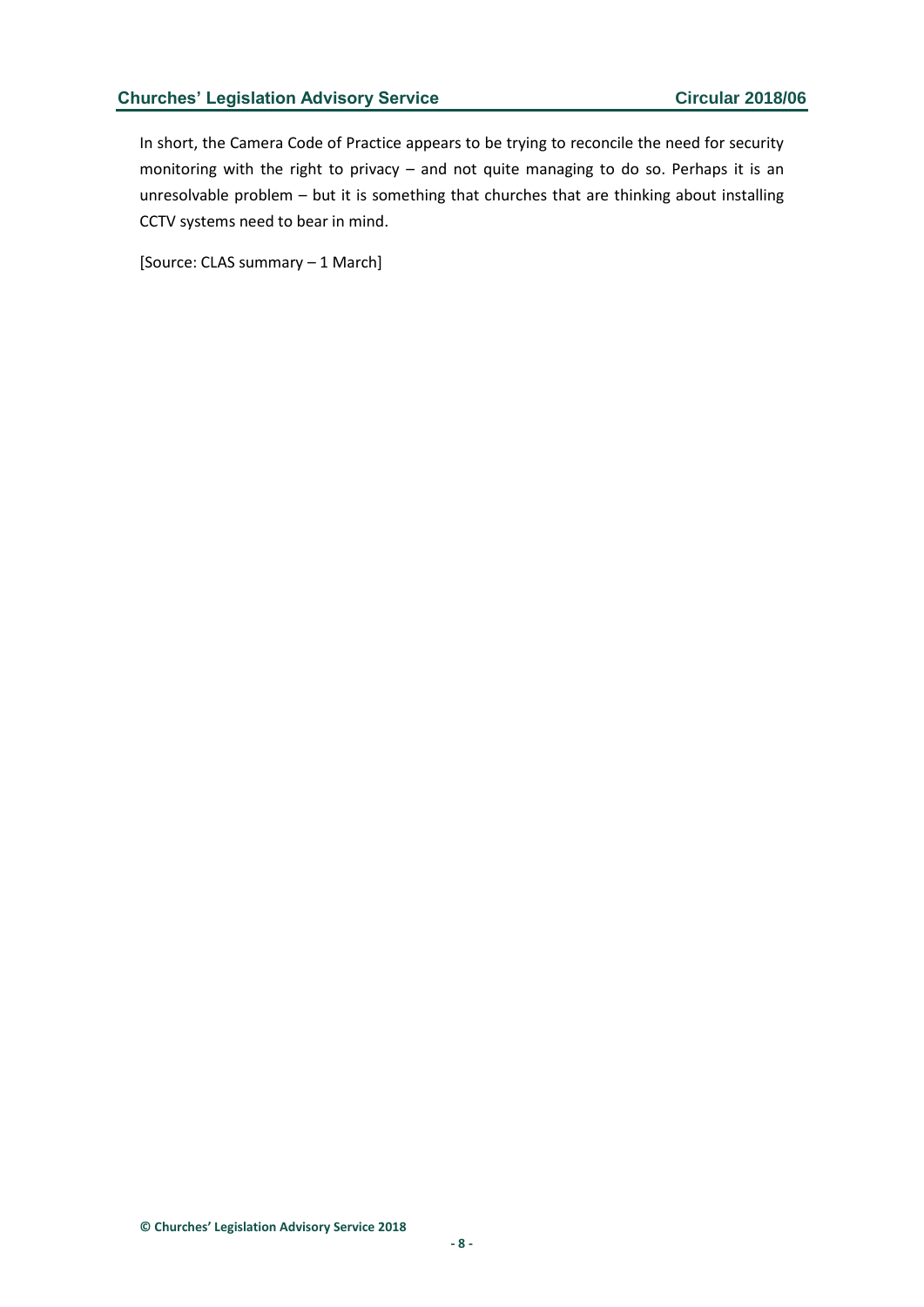# <span id="page-8-0"></span>**SAFEGUARDING**

### <span id="page-8-1"></span>**Charity Commission guidance on protection of vulnerable groups**

**For information and possibly for action**

The Charity Commission has updated its [guidance](https://www.gov.uk/guidance/charities-how-to-protect-vulnerable-groups-including-children?utm_source=feedburner&utm_medium=email&utm_campaign=Feed%3A+CharityCommissionUpdates+%28Charity+Commission+updates%29) for charity trustees on the protection of vulnerable groups. Member Churches will all have their own safeguarding policies; however, the Charity Commission guidance is mandatory, as follows.

"Safeguarding is a key governance priority for all charities, not just those working with groups traditionally considered at risk. You should proactively safeguard and promote the well-being and welfare of your beneficiaries (the people the charity is set up to help).

You must take reasonable steps to make sure that beneficiaries and others who come into contact with the charity do not come to harm. You can find out more about safeguarding in charities by reading:

- [Charity Commission strategy for dealing with safeguarding issues](https://www.gov.uk/government/publications/strategy-for-dealing-with-safeguarding-issues-in-charities)
- [Safeguarding children and young people](https://www.gov.uk/government/publications/safeguarding-children-and-young-people)

#### *Criminal record checks*

There are legal restrictions under safeguarding legislation on who can be involved in working with children and adults at risk. Charities have a responsibility to:

- make sure that trustees, employees and volunteers are suitable to work with children and adults at risk
- request appropriate checks from the Disclosure and Barring Service where the role is [eligible](https://www.gov.uk/government/collections/dbs-eligibility-guidance)
- check that the individuals are legally able to act in the position, read annex 1 of the [Charity Commission safeguarding strategy.](https://www.gov.uk/government/publications/strategy-for-dealing-with-safeguarding-issues-in-charities/annex-1-trustee-safeguarding-duties-explained)

There are additional legal restrictions under charity law on who can be a trustee which are explained in the following guidance:

- [finding new trustees \(CC30\)](https://www.gov.uk/government/publications/finding-new-trustees-cc30)
- [automatic disqualification rules: guidance for charities](https://www.gov.uk/guidance/automatic-disqualification-rule-changes-guidance-for-charities)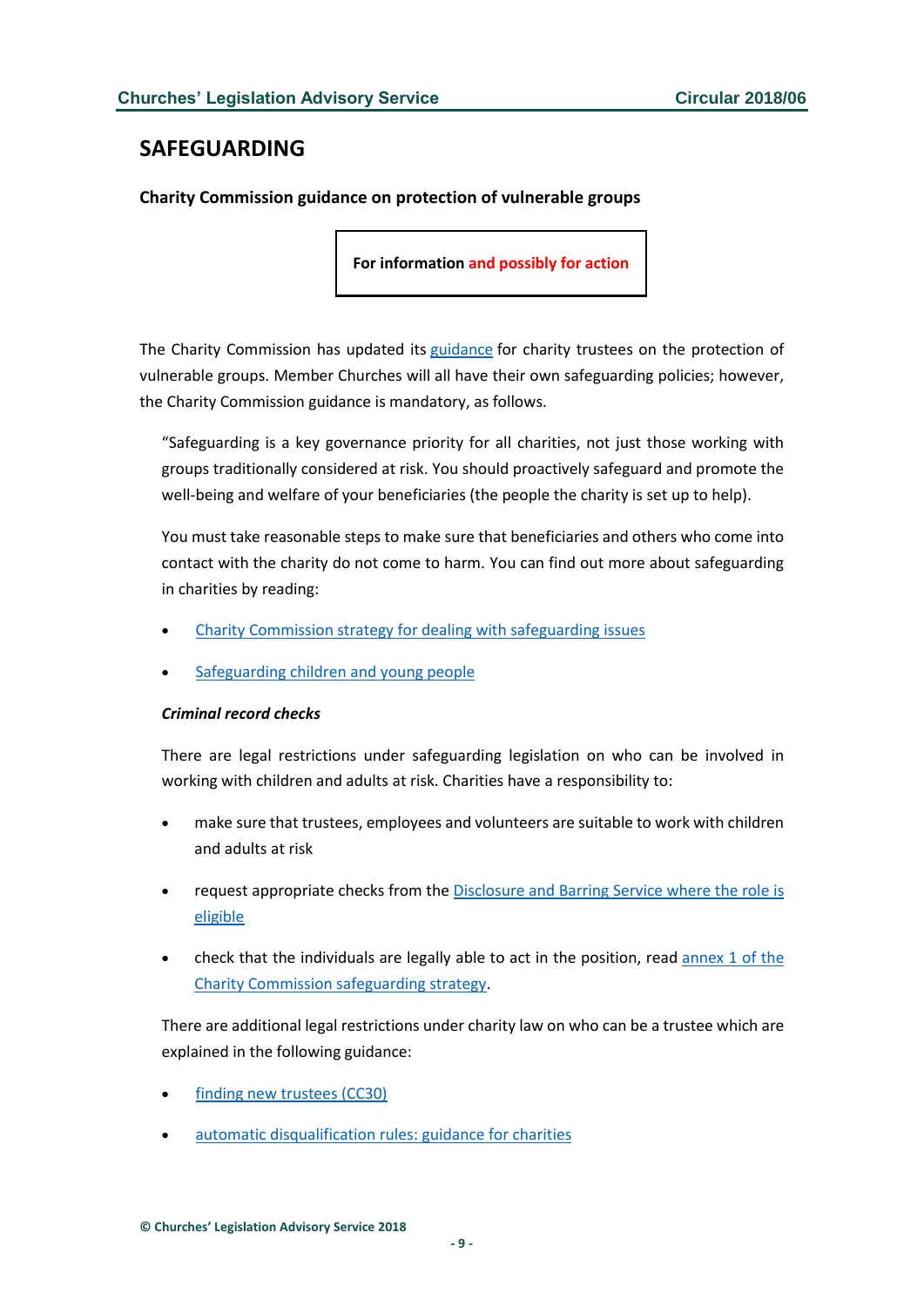### *Safeguards to protect your beneficiaries and others who come into contact with your charity*

You must put safeguards in place to protect those who come into contact with your charity. These include, but are not limited to:

- making all trustees, employees and volunteers aware of what abuse is and how to spot it
- having a clear system of reporting concerns as soon as abuse is identified or suspected
- responding to abuse or allegations of abuse rapidly and carrying out investigations confidentially
- preventing harm and abuse with a rigorous recruitment and interview process

#### *How to respond to safeguarding incidents*

To comply with your legal duties as a charity trustee, you must react responsibly to reports of safeguarding risks and incidents of abuse, and take steps to make sure that people working in the charity know how to deal with these.

As a trustee you should also make a [serious incident report to the Charity Commission.](https://www.gov.uk/guidance/how-to-report-a-serious-incident-in-your-charity) If you fail to report a serious incident that subsequently comes to light, the Commission may consider this to be mismanagement, for example, where the trustees have failed to manage the risks properly and breached their legal duties. This could prompt regulatory action, particularly if further abuse or damage has arisen following the initial incident.

Paid charity employees and advisers can [report suspected wrongdoing as a whistleblower.](https://www.gov.uk/guidance/whistleblowing-guidance-for-charity-employees)

Any person is able to [complain about a charity](https://www.gov.uk/complain-about-charity) to the Police, Fundraising Regulator and the Charity Commission."

[Source: Charity Commission – 1 March]